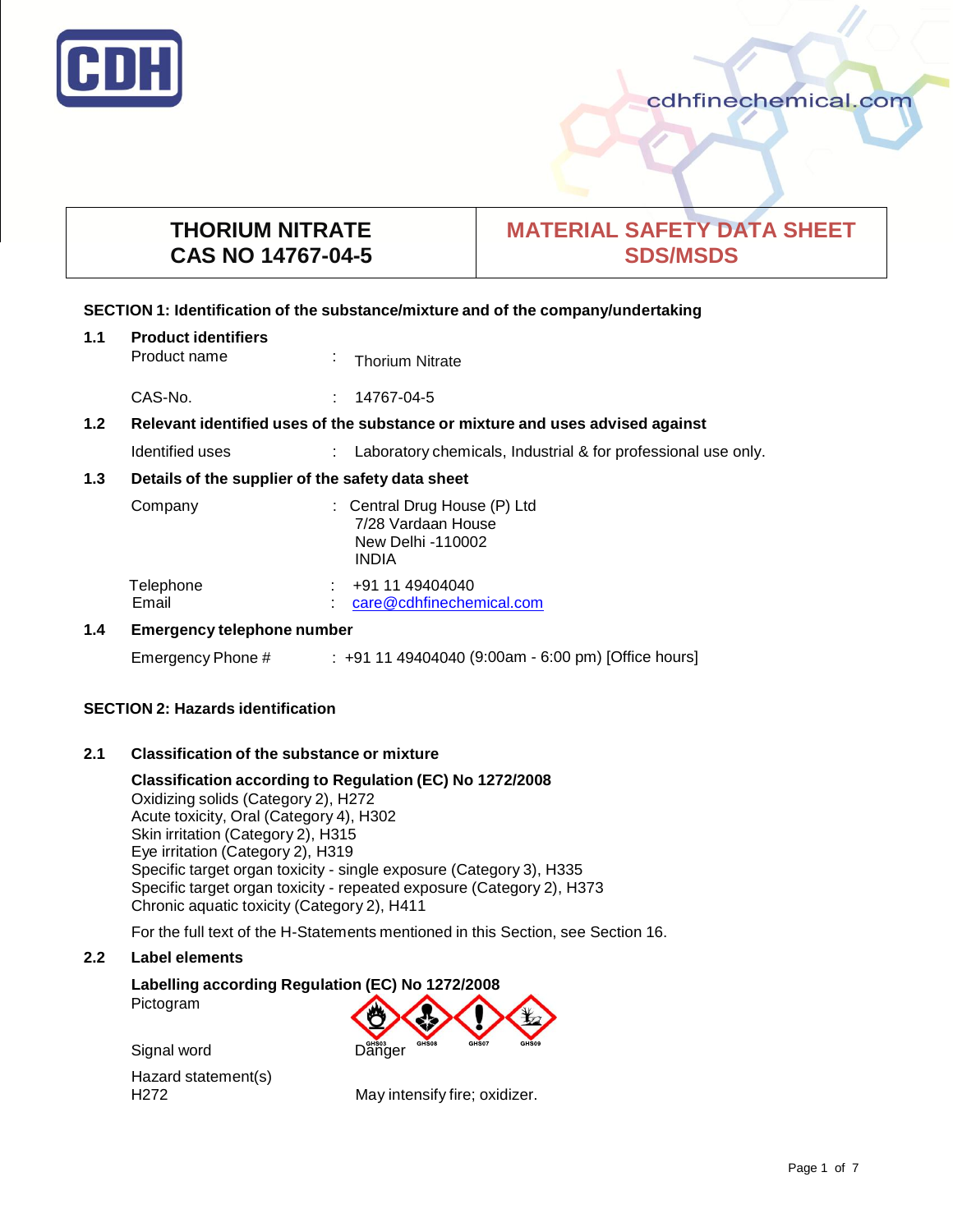|     | H302                                                     | Harmful if swallowed.                                               |               |
|-----|----------------------------------------------------------|---------------------------------------------------------------------|---------------|
|     | H <sub>315</sub>                                         | Causes skin irritation.                                             |               |
|     | H <sub>319</sub>                                         | Causes serious eye irritation.                                      |               |
|     | H335                                                     | May cause respiratory irritation.                                   |               |
|     | H <sub>3</sub> 73                                        | May cause damage to organs through prolonged or repeated exposure.  |               |
|     | H411                                                     | Toxic to aquatic life with long lasting effects.                    |               |
|     | Precautionary statement(s)                               |                                                                     |               |
|     | P <sub>220</sub>                                         | Keep/Store away from clothing/ combustible materials.               |               |
|     | P <sub>261</sub>                                         | Avoid breathing dust/ fume/ gas/ mist/ vapours/ spray.              |               |
|     | P <sub>273</sub>                                         | Avoid release to the environment.                                   |               |
|     | $P305 + P351 + P338$                                     | IF IN EYES: Rinse cautiously with water for several minutes. Remove |               |
|     |                                                          | contact lenses, if present and easy to do. Continue rinsing.        |               |
|     | Supplemental Hazard                                      | none                                                                |               |
|     | <b>Statements</b>                                        |                                                                     |               |
| 2.3 | <b>Other hazards</b>                                     |                                                                     |               |
|     | Radioactive.                                             |                                                                     |               |
|     | <b>SECTION 3: Composition/information on ingredients</b> |                                                                     |               |
|     |                                                          |                                                                     |               |
| 3.1 | <b>Substances</b>                                        |                                                                     |               |
|     | Formula                                                  | $N_4O_{12}Th \cdot 5H_2O$                                           |               |
|     | Molecular weight                                         | 570.13 g/mol                                                        |               |
|     | CAS-No.                                                  | 14767-04-5                                                          |               |
|     | EC-No.                                                   | 237-514-1                                                           |               |
|     |                                                          | Hazardous ingredients according to Regulation (EC) No 1272/2008     |               |
|     | Component                                                | Classification                                                      | Concentration |
|     | The subcome tetramitrate burdrate                        |                                                                     |               |

#### **Thorium tetranitrate hydr ate**

| CAS-No. | 14767-04-5 | Ox. Sol. 2; Acute Tox. 4; Skin $\le$ 100 % |  |
|---------|------------|--------------------------------------------|--|
| EC-No.  | 237-514-1  | Irrit. 2; Eye Irrit. 2; STOT SE 3;         |  |
|         |            | STOT RE 2; Aquatic Chronic                 |  |
|         |            | 2; H272, H302, H315, H319,                 |  |
|         |            | H335. H373. H411                           |  |

For the full text of the H-Statements mentioned in this Section, see Section 16.

### **SECTION 4: First aid measures**

#### **4.1 Description of first aid measures**

#### **General advice**

Consult a physician. Show this safety data sheet to the doctor in attendance.

#### **If inhaled**

**2.3 Other hazards**

**3.1 Substances**

If breathed in, move person into fresh air. If not breathing, give artificial respiration. Consult a physician.

#### **In case of skin contact**

Wash off with soap and plenty of water. Consult a physician.

#### **In case of eye contact**

Rinse thoroughly with plenty of water for at least 15 minutes and consult a physician.

#### **If swallowed**

Never give anything by mouth to an unconscious person. Rinse mouth with water. Consult a physician.

# **4.2 Most important symptoms and effects, both acute and delayed**

The most important known symptoms and effects are described in the labelling (see section 2.2) and/or in section 11

**4.3 Indication of any immediate medical attention and special treatment needed** No data available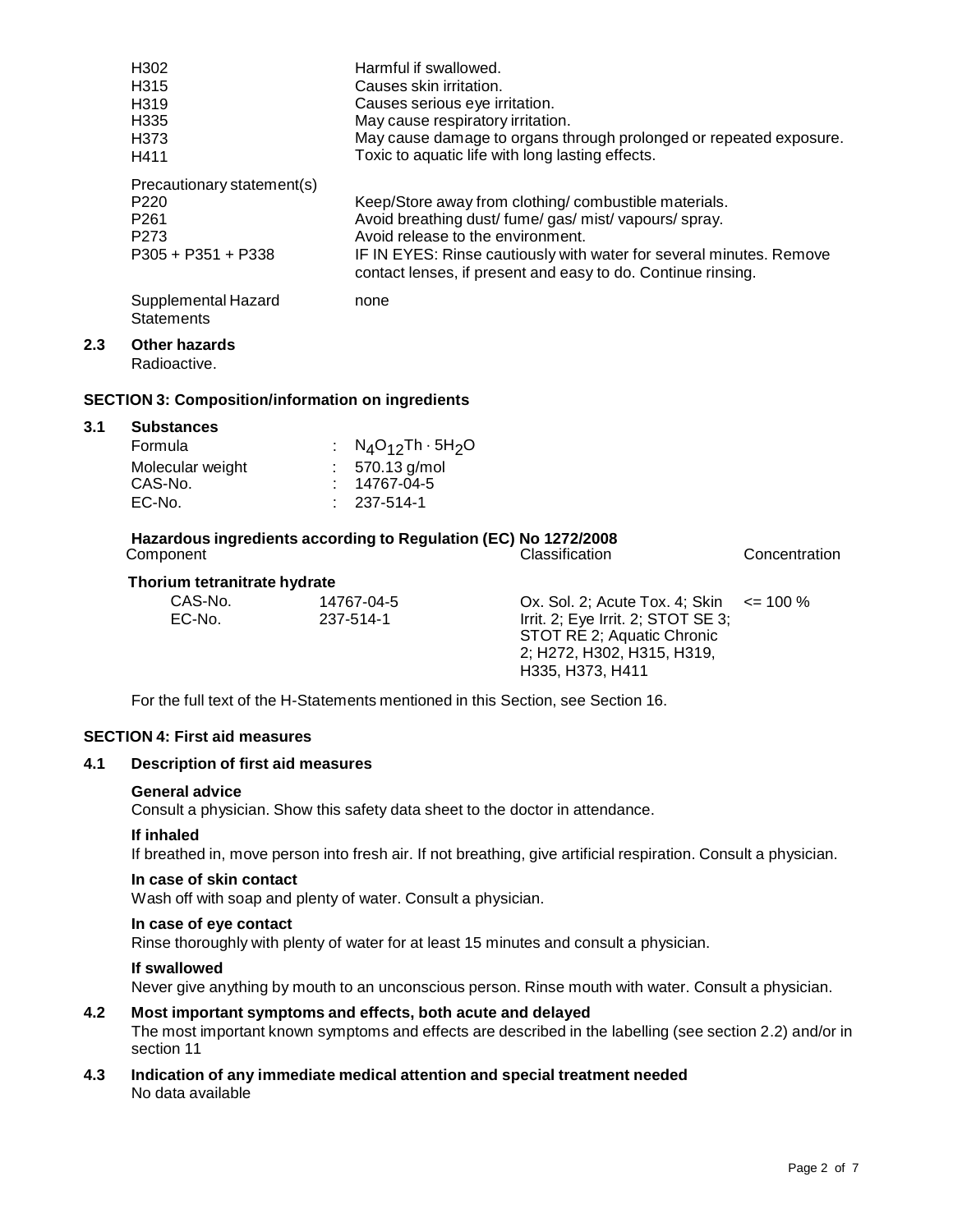# **SECTION 5: Firefighting measures**

# **5.1 Extinguishing media**

## **Suitable extinguishing media**

Use extinguishing measures that are appropriate to local circumstances and the surrounding environment.

**5.2 Special hazards arising from the substance or mixture** Nitrogen oxides (NOx), Metal oxides

#### **5.3 Advice for firefighters** Wear self-contained breathing apparatus for firefighting if necessary.

#### **5.4 Further information** Use water spray to cool unopened containers. The product itself does not burn.

#### **SECTION 6: Accidental release measures**

# **6.1 Personal precautions, protective equipment and emergency procedures** Use personal protective equipment. Avoid dust formation. Avoid breathing vapours, mist or gas. Ensure

adequate ventilation. Evacuate personnel to safe areas. Avoid breathing dust. For personal protection see section 8.

# **6.2 Environmental precautions**

Prevent further leakage or spillage if safe to do so. Do not let product enter drains. Discharge into the environment must be avoided.

# **6.3 Methods and materials for containment and cleaning up**

Sweep up and shovel.\'20 Contain spillage, and then collect with an electrically protected vacuum cleaner or by wet-brushing and place in container for disposal according to local regulations (see section 13). Keep in suitable, closed containers for disposal.

#### **6.4 Reference to other sections**

For disposal see section 13.

#### **SECTION 7: Handling and storage**

# **7.1 Precautions for safe handling**

Avoid contact with skin and eyes. Avoid formation of dust and aerosols. Provide appropriate exhaust ventilation at places where dust is formed.Keep away from sources of ignition - No smoking.Keep away from heat and sources of ignition. For precautions see section 2.2.

#### **7.2 Conditions for safe storage, including any incompatibilities** Store in cool place. Keep container tightly closed in a dry and well-ventilated place. Storage class (TRGS 510): Oxidizing Solids

# **7.3 Specific end use(s)** Apart from the uses mentioned in section 1.2 no other specific uses are stipulated

#### **SECTION 8: Exposure controls/personal protection**

#### **8.1 Control parameters**

# **8.2 Exposure controls**

#### **Appropriate engineering controls**

Handle in accordance with good industrial hygiene and safety practice. Wash hands before breaks and at the end of workday.

#### **Personal protective equipment**

#### **Eye/face protection**

Safety glasses with side-shields conforming to EN166 Use equipment for eye protection tested and approved under appropriate government standards such as NIOSH (US) or EN 166(EU).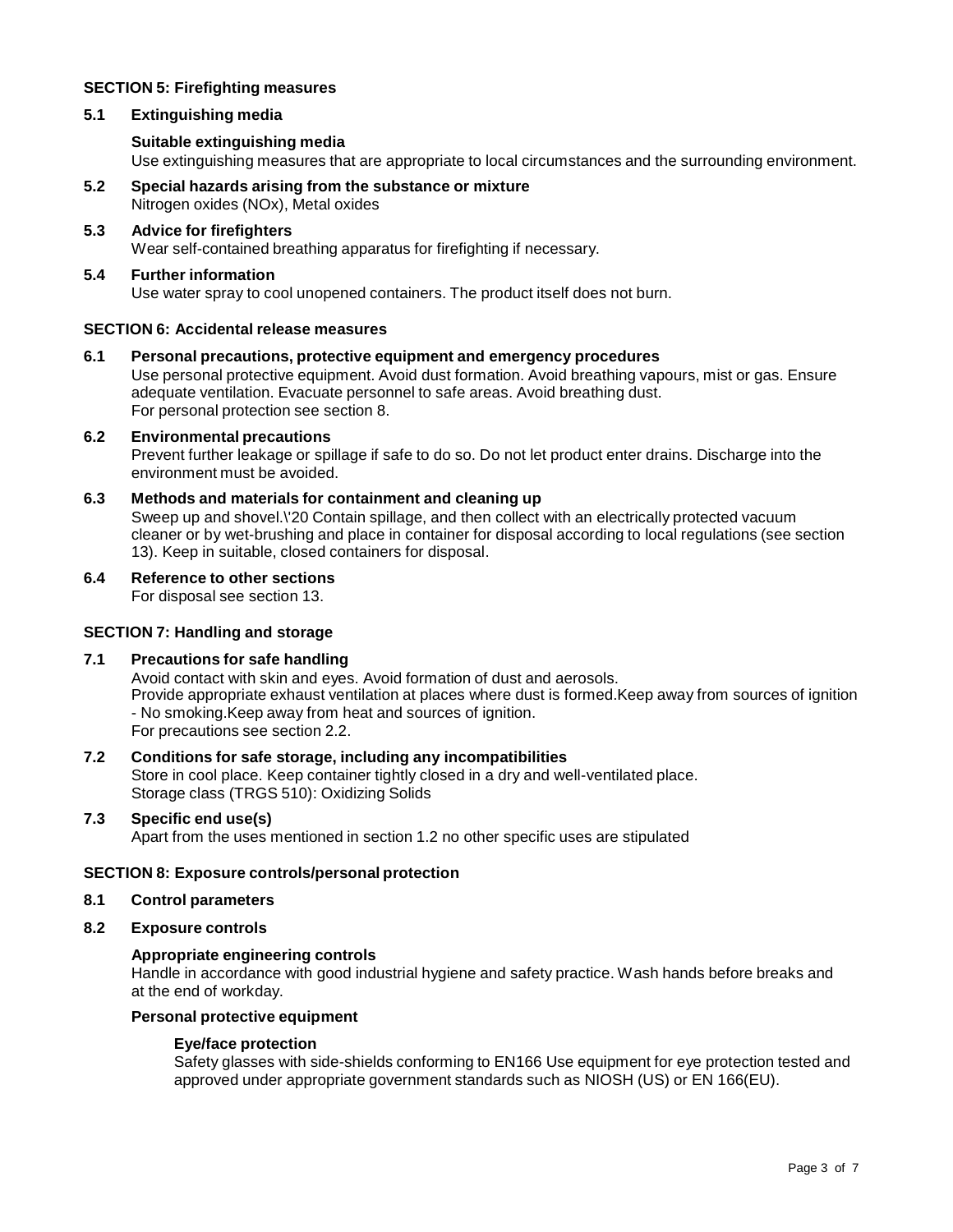### **Skin protection**

Handle with gloves. Gloves must be inspected prior to use. Use proper glove removal technique (without touching glove's outer surface) to avoid skin contact with this product. Dispose of contaminated gloves after use in accordance with applicable laws and good laboratory practices. Wash and dry hands.

#### **Body Protection**

Complete suit protecting against chemicals, The type of protective equipment must be selected according to the concentration and amount of the dangerous substance at the specific workplace.

#### **Respiratory protection**

Where risk assessment shows air-purifying respirators are appropriate use (EN 143) respirator cartridges as a backup to engineering controls. If th full-face supplied air respirator. Use respirators and components tested and approved under appropriate government standards such as NIOSH (US) or CEN (EU).

#### **Control of environmental exposure**

Prevent further leakage or spillage if safe to do so. Do not let product enter drains. Discharge into the environment must be avoided.

## **SECTION 9: Physical and chemical properties**

No data available

# **9.1 Information on basic physical and chemical properties**

|     | a)      | Appearance                                         | Form: solid                                                              |
|-----|---------|----------------------------------------------------|--------------------------------------------------------------------------|
|     | b)      | Odour                                              | No data available                                                        |
|     | c)      | <b>Odour Threshold</b>                             | No data available                                                        |
|     | d)      | pH                                                 | No data available                                                        |
|     | e)      | Melting point/freezing<br>point                    | No data available                                                        |
|     | f)      | Initial boiling point and<br>boiling range         | No data available                                                        |
|     | g)      | Flash point                                        | Not applicable                                                           |
|     | h)      | Evaporation rate                                   | No data available                                                        |
|     | i)      | Flammability (solid, gas)                          | No data available                                                        |
|     | j)      | Upper/lower<br>flammability or<br>explosive limits | No data available                                                        |
|     | k)      | Vapour pressure                                    | No data available                                                        |
|     | $\vert$ | Vapour density                                     | No data available                                                        |
|     | m)      | Relative density                                   | No data available                                                        |
|     | n)      | Water solubility                                   | soluble                                                                  |
|     | O)      | Partition coefficient: n-<br>octanol/water         | No data available                                                        |
|     | p)      | Auto-ignition<br>temperature                       | No data available                                                        |
|     | q)      | Decomposition<br>temperature                       | No data available                                                        |
|     | r)      | Viscosity                                          | No data available                                                        |
|     | s)      | <b>Explosive properties</b>                        | No data available                                                        |
|     | t)      | Oxidizing properties                               | The substance or mixture is classified as oxidizing with the category 2. |
| 9.2 |         | Other safety information                           |                                                                          |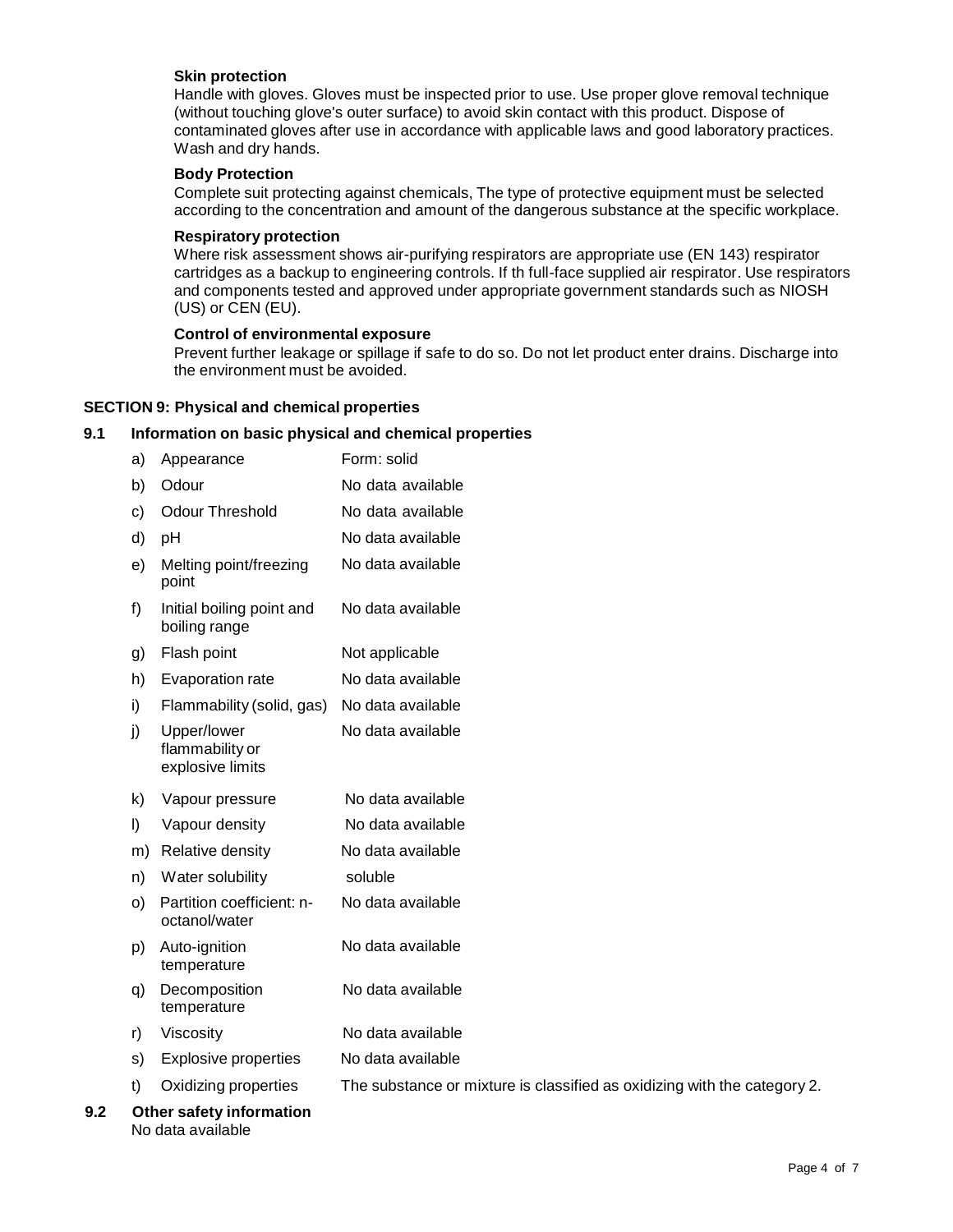#### **SECTION 10: Stability and reactivity**

- **10.1 Reactivity** No data available
- **10.2 Chemical stability** Stable under recommended storage conditions.
- **10.3 Possibility of hazardous reactions** No data available
- **10.4 Conditions to avoid** No data available
- **10.5 Incompatible materials** Strong oxidizing agents
- **10.6 Hazardous decomposition products** Hazardous decomposition products formed under fire conditions. - Nitrogen oxides (NOx), Metal oxides Other decomposition products - No data available In the event of fire: see section 5

#### **SECTION 11: Toxicological information**

#### **11.1 Information on toxicological effects**

#### **Acute toxicity**

LD50 Oral - Mouse - 1,760 mg/kg(Thorium tetranitrate hydrate) Remarks: Gastrointestinal:Ulceration or bleeding from small intestine. Inhalation: No data available(Thorium tetranitrate hydrate)

#### **Skin corrosion/irritation**

No data available(Thorium tetranitrate hydrate)

**Serious eye damage/eye irritation** No data available(Thorium tetranitrate hydrate)

#### **Respiratory or skin sensitisation**

No data available(Thorium tetranitrate hydrate)

#### **Germ cell mutagenicity**

No data available(Thorium tetranitrate hydrate)

#### **Carcinogenicity**

Contains a radioactive isotope which may produce cancer and genetic mutation.(Thorium tetranitrate hydrate)

IARC: 2A - Group 2A: Probably carcinogenic to humans (Thorium tetranitrate hydrate)

#### **Reproductive toxicity**

**Specific target organ toxicity - single exposure** Inhalation - May cause respiratory irritation.(Thorium tetranitrate hydrate)

**Specific target organ toxicity - repeated exposure** May cause damage to organs through prolonged or repeated exposure.

#### **Aspiration hazard**

No data available(Thorium tetranitrate hydrate)

#### **Additional Information**

RTECS: XO6825000

To the best of our knowledge, the chemical, physical, and toxicological properties have not been thoroughly investigated.(Thorium tetranitrate hydrate)

#### **SECTION 12: Ecological information**

**12.1 Toxicity**

No data available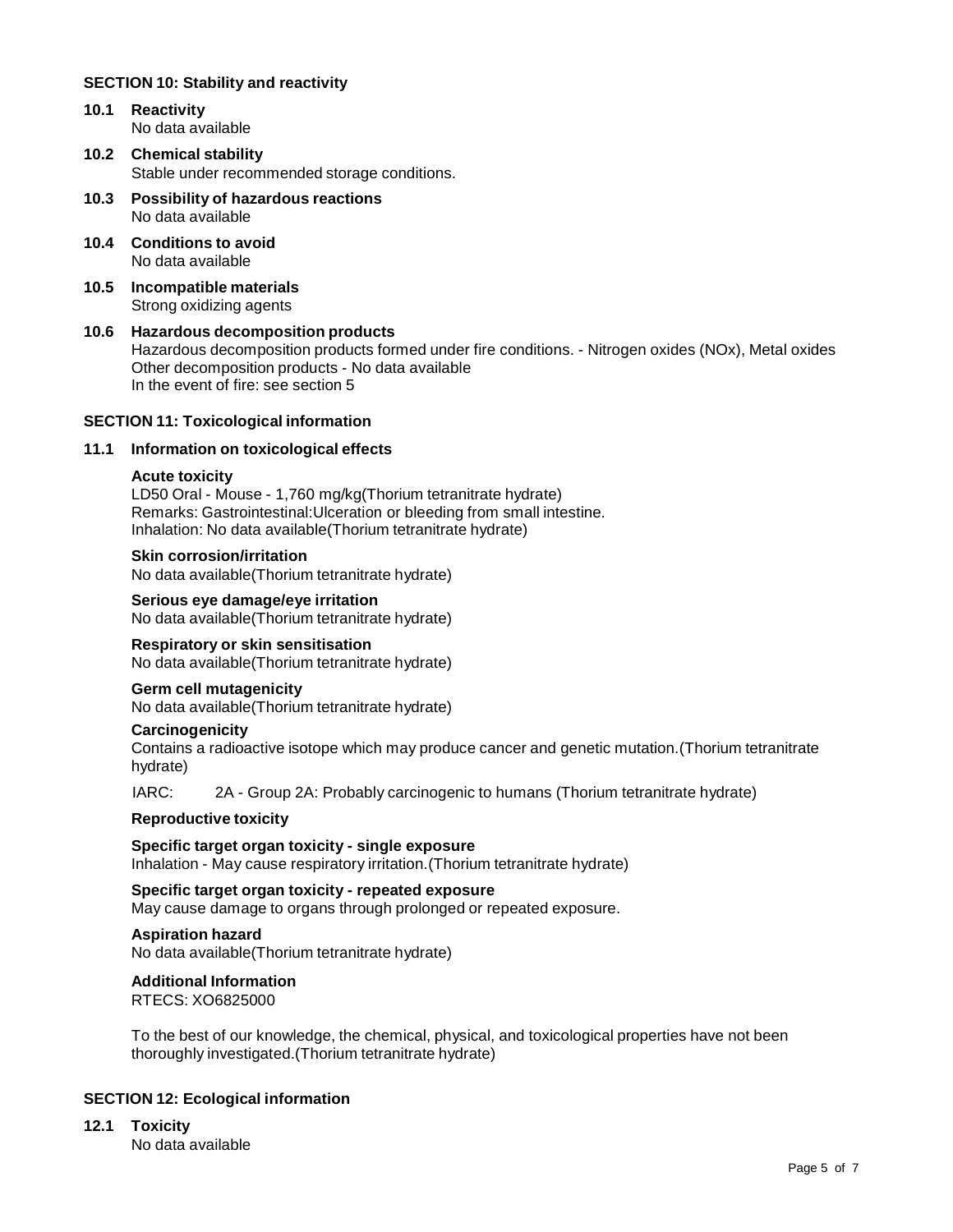**12.2 Persistence and degradability** No data available

# **12.3 Bioaccumulative potential**

Bioaccumulation Oncorhynchus mykiss (rainbow trout) - 27 d - 0.001 µg/l(Thorium tetranitrate hydrate) Bioconcentration factor (BCF): 465

# **12.4 Mobility in soil**

No data available(Thorium tetranitrate hydrate)

**12.5 Results of PBT and vPvB assessment** PBT/vPvB assessment not available as chemical safety assessment not required/not conducted

# **12.6 Other adverse effects**

Toxic to aquatic life with long lasting effects.

# **SECTION 13: Disposal considerations**

# **13.1 Waste treatment methods**

# **Product**

Contact a licensed professional waste disposal service to dispose of this material. After use follow local procedures for radioactive waste. Consult local, state, and federal regulations on the disposal of radioactive waste. Observe all federal, state, and local environmental regulations.

# **Contaminated packaging**

Dispose of as special waste in compliance with local and national regulations.

# **SECTION 14: Transport information**

| 14.1 | UN number<br><b>ADR/RID: 1477</b> |                                                                 | <b>IMDG: 1477</b>         | IATA: 1477       |
|------|-----------------------------------|-----------------------------------------------------------------|---------------------------|------------------|
| 14.2 |                                   | UN proper shipping name<br>ADR/RID: NITRATES, INORGANIC, N.O.S. |                           |                  |
|      | IMDG:<br>IATA:                    | NITRATES, INORGANIC, N.O.S.<br>Nitrates, inorganic, n.o.s.      |                           |                  |
|      | ADR/RID: 5.1                      | 14.3 Transport hazard class(es)                                 | IMDG: 5.1                 | <b>IATA: 5.1</b> |
| 14.4 | Packaging group<br>ADR/RID: II    |                                                                 | IMDG: II                  | IATA: II         |
|      | ADR/RID: no                       | 14.5 Environmental hazards                                      | IMDG Marine pollutant: no | IATA: no         |
|      |                                   | 14 6 Special processions for user                               |                           |                  |

#### **14.6 Special precautions for user**

#### **Further information**

Radioactive material, excepted package - limited quantity of material

#### **SECTION 15: Regulatory information**

- **15.1 Safety, health and environmental regulations/legislation specific for the substance or mixture** This safety datasheet complies with the requirements of Regulation (EC) No. 1907/2006.
- **15.2 Chemical safety assessment** For this product a chemical safety assessment was not carried out

# **SECTION 16: Other information**

# **Full text of H-Statements referred to under sections 2 and 3.**

| H272. | May intensify fire; oxidizer. |
|-------|-------------------------------|
| H302  | Harmful if swallowed.         |
| H315  | Causes skin irritation.       |